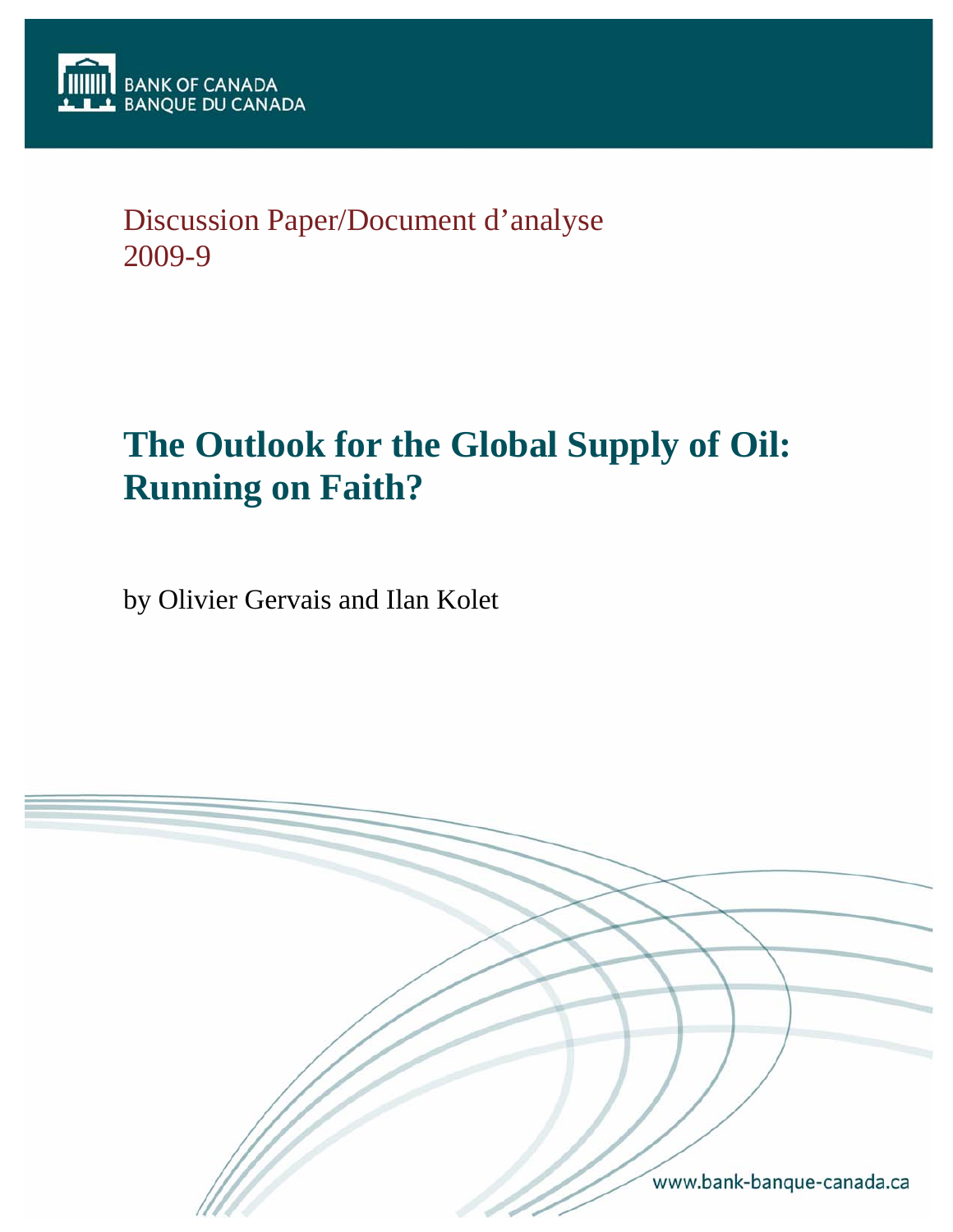Bank of Canada Discussion Paper 2009-9

July 2009

# **The Outlook for the Global Supply of Oil: Running on Faith?**

**by** 

#### **Olivier Gervais and Ilan Kolet**

International Economic Analysis Department Bank of Canada Ottawa, Ontario, Canada K1A 0G9 ogervais@bankofcanada.ca ikolet@bankofcanada.ca

Bank of Canada discussion papers are completed research studies on a wide variety of technical subjects relevant to central bank policy. The views expressed in this paper are those of the authors. No responsibility for them should be attributed to the Bank of Canada.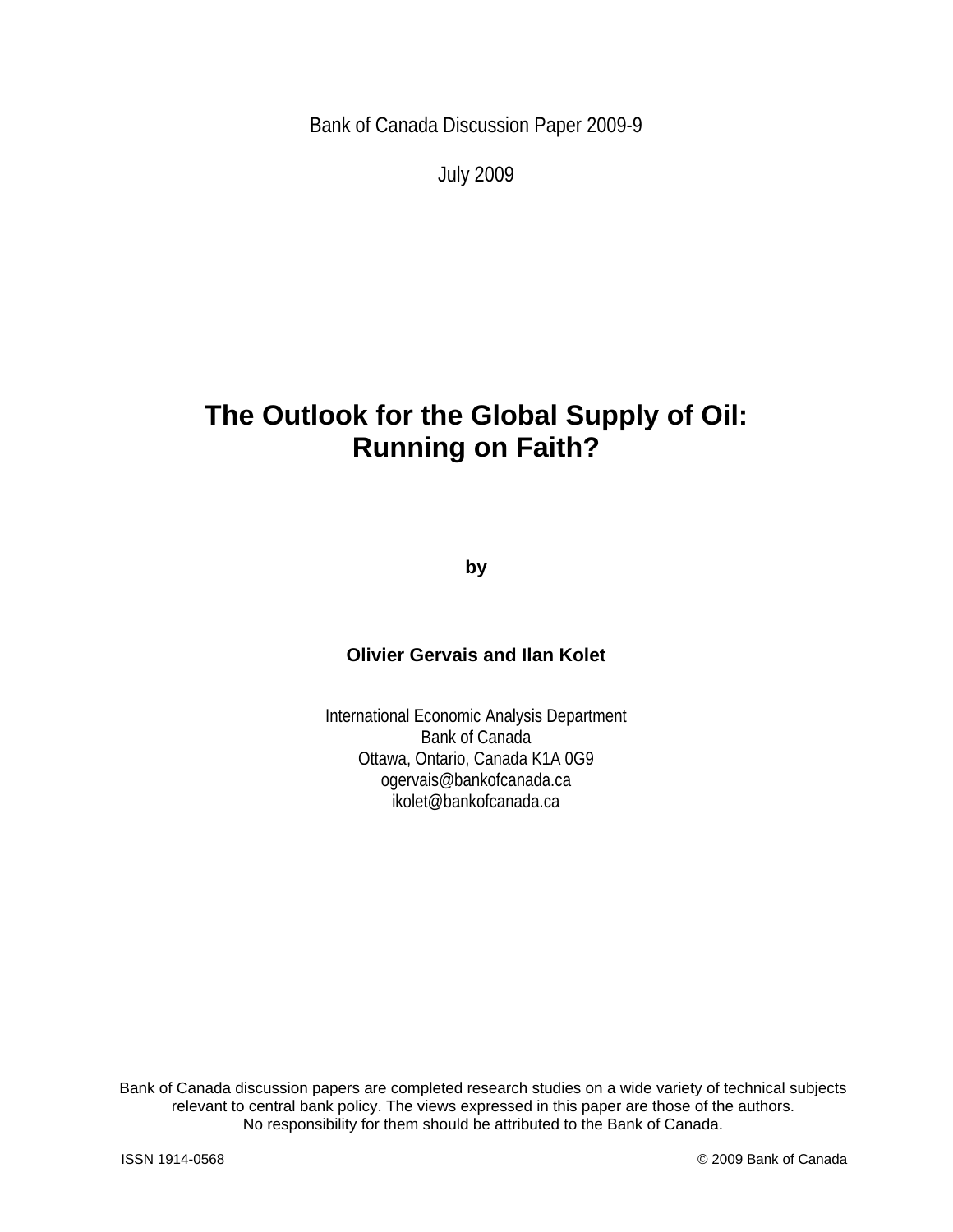# **Acknowledgements**

The authors would like to thank their colleagues at the Bank of Canada: Robert Lafrance, René Lalonde, James Rossiter, Eric Santor, and seminar participants for helpful feedback. This paper also benefited from helpful discussions with several industry experts.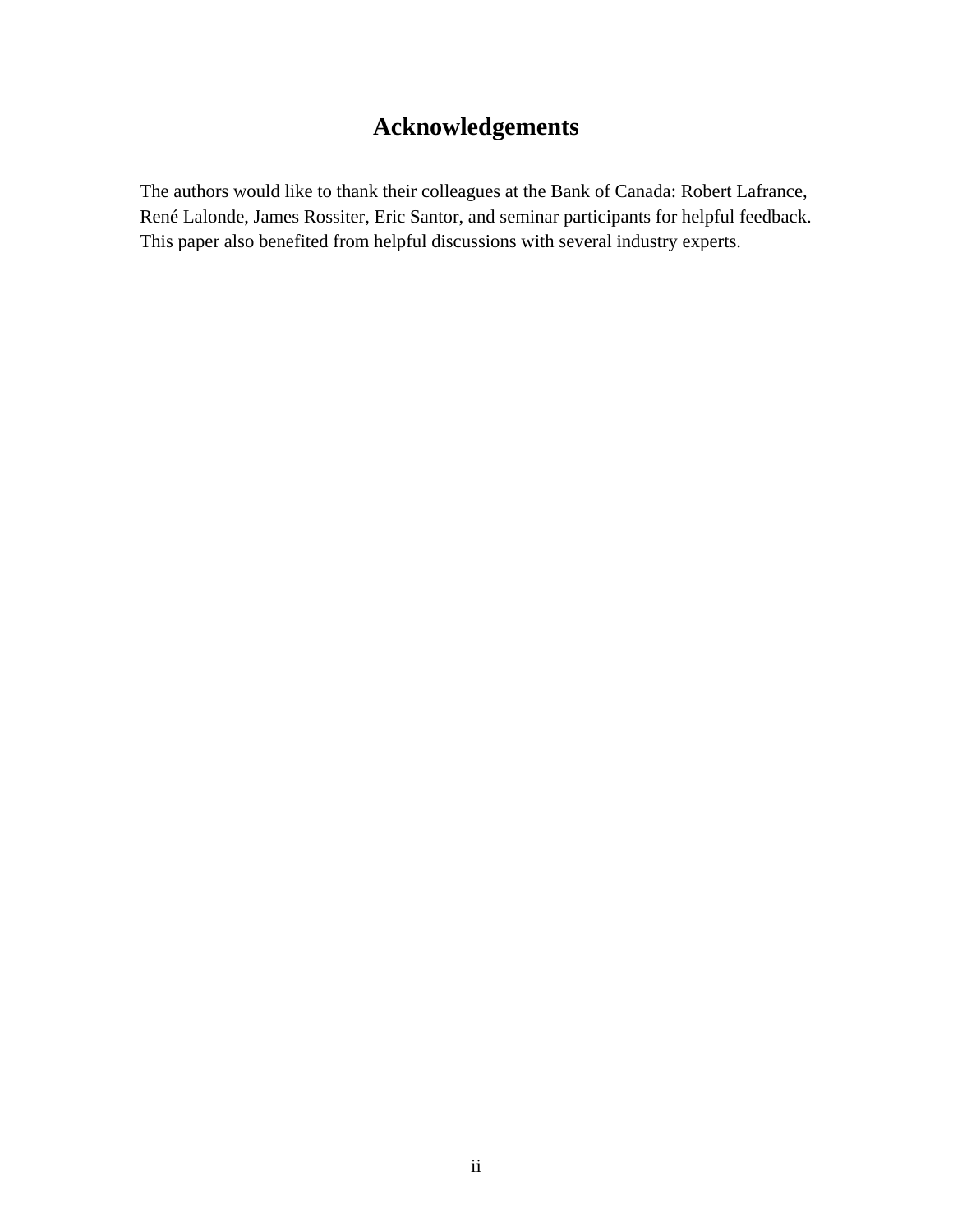### **Abstract**

The dramatic reduction in global demand, and the decline in the spot price of crude oil in the second half of last year, may have significant implications for the future supply of oil. Investments in conventional methods of extraction have been constrained, since easily accessible oil reserves are typically concentrated in countries with geopolitical uncertainty and/or state-run oil companies. Moreover, nearly half of all global oil production, and roughly 75 per cent of proven reserves, are accounted for by the Organization of the Petroleum Exporting Countries (OPEC). In this paper, the authors assess the implications of recent developments for the future supply of oil. They find that (i) the OPEC cuts announced in December 2008 could provide important support for prices in the coming year, and (ii) low prices have depressed, and may continue to depress, oil infrastructure investment, and thus could amplify existing supply constraints.

*JEL classification: Q41, Q43 Bank classification: Business fluctuations and cycles; Inflation and prices; International topics* 

### **Résumé**

La forte diminution de la demande mondiale et le recul des cours du pétrole brut survenu au deuxième semestre de 2008 pourraient avoir des effets importants sur la production future d'or noir. Les investissements dans les installations classiques de forage sont aujourd'hui réduits, car les réserves facilement accessibles sont concentrées dans des pays qui sont géopolitiquement instables ou dont l'industrie pétrolière est entre les mains de l'État. En outre, près de la moitié de la production mondiale provient de l'Organisation des pays exportateurs de pétrole (OPEP), lesquels possèdent environ 75 % des réserves prouvées. Les auteurs analysent les implications de l'évolution récente pour l'offre future de pétrole. Ils estiment 1) que la baisse de la production annoncée par l'OPEP en décembre 2008 pourrait contribuer à soutenir les prix durant la prochaine année; 2) que le faible niveau des prix pourrait continuer de peser sur l'investissement en infrastructures et ainsi amplifier les contraintes de production existantes.

*Classification JEL : Q41, Q43 Classification de la Banque : Cycles et fluctuations économiques; Inflation et prix; Questions internationales*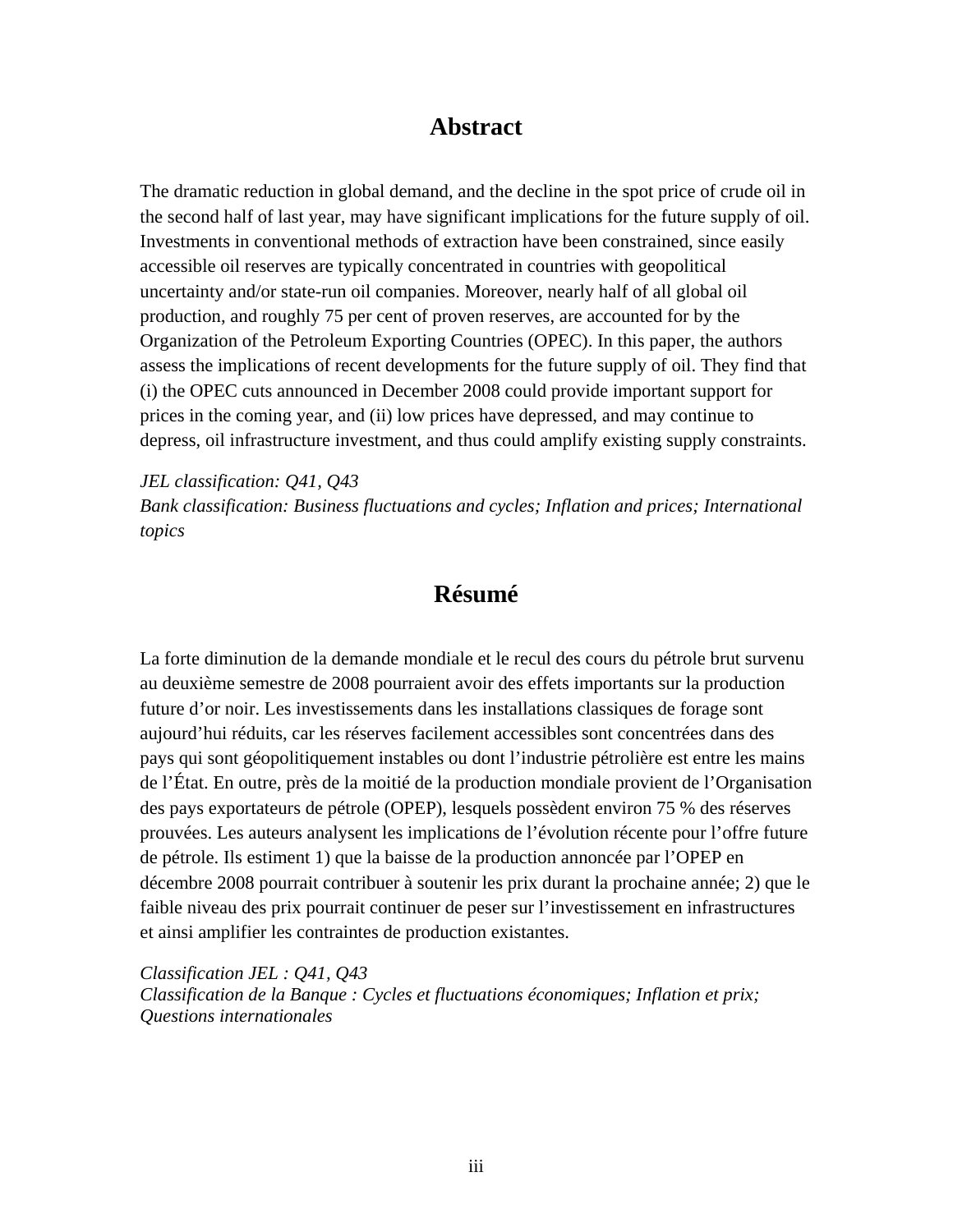# **1 Introduction**

The growth of oil production has slowed in recent years, driven mainly by continued declines in non-OPEC production. Tight supply conditions, coupled with robust demand from emergingmarket economies (EMEs), translated into several years of steadily increasing prices for crude oil. The intensification of the global financial crisis in the autumn of 2008 led to a dramatic reduction in global demand for oil, rapid declines in the spot price, and a fall in oil sector investment. The aim of this study is to assess the implications of these developments for the supply of oil in the medium term, and to determine the effect this will have on oil prices.

Our analysis suggests that constraints on the supply of oil pose a risk for oil prices in the medium term. More specifically, the large cuts announced by the Organization of the Petroleum Exporting Countries (OPEC) could provide important support for prices in the coming year if members continue their high degree of compliance.<sup>1</sup> Furthermore, the sharp decline in oil prices observed in the second half of 2008 has delayed oil exploration and infrastructure investment projects, and thus could amplify the existing supply constraints.

The paper proceeds as follows. Section 2 describes significant oil-price cycles that the world has experienced over the past 30 years. Section 3 compares OPEC's current oil-production cycle with three previous production cycles. Section 4 discusses the future of oil supply and section 5 explains the implications and risks for Canadian oil production. Section 6 describes the outlook for investment, supply, and prices.

# **2 Oil-Price Cycles**

Over the past 30 years, the world has experienced three significant oil-price cycles: 1973 to 1985, 1986 to 1999, and 2000 to today (Chart 1).

 $\overline{a}$ 1. For OPEC's announcement, see OPEC (2008). Note, however, that recent evidence from the International Energy Agency suggests that OPEC members have increased oil production slightly (IEA 2009 June).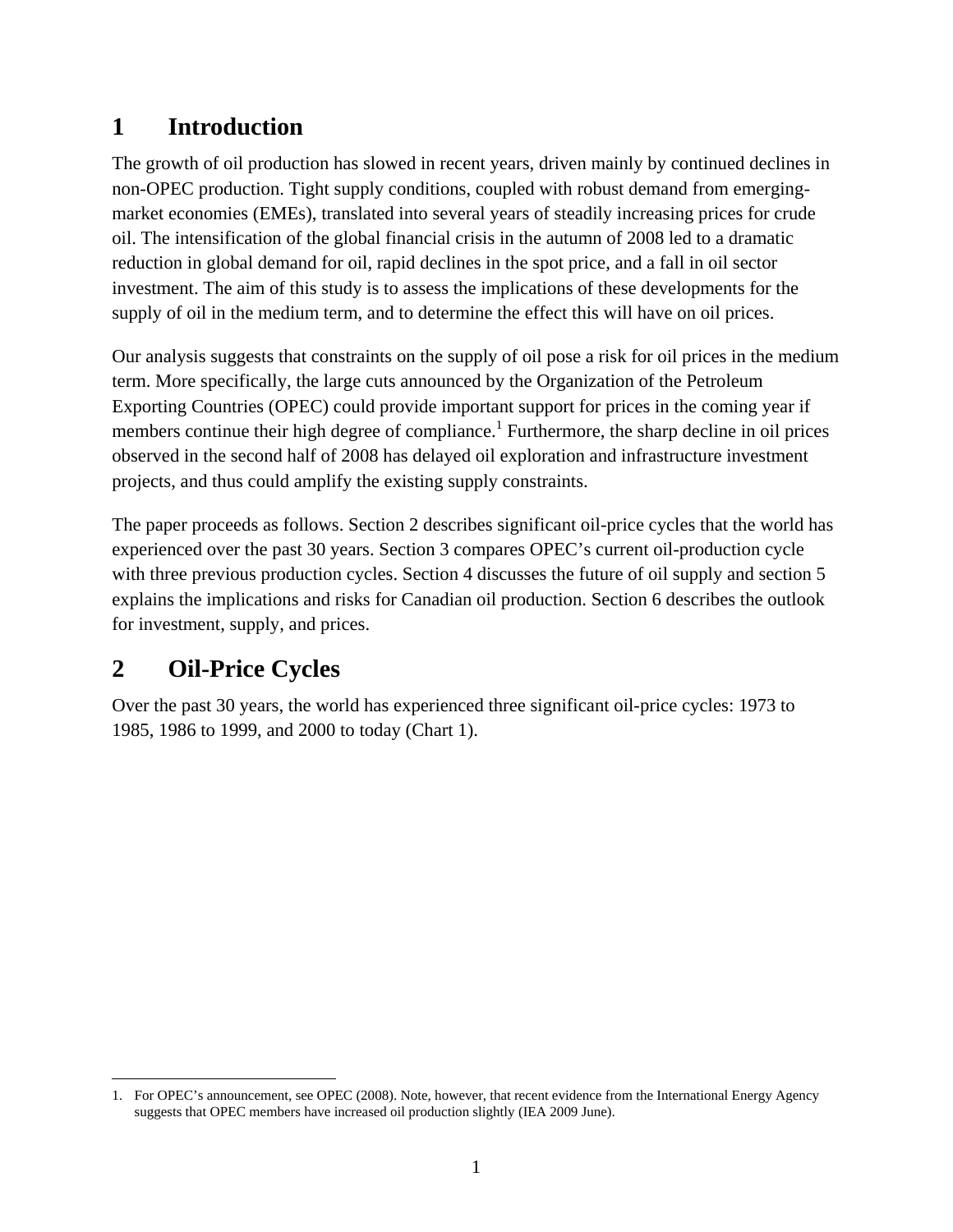

The first oil-price cycle was the result of a significant reduction in the available supply from OPEC. Following this initial reduction in supply, OPEC administered a series of price increases between 1973 and 1978, but prices spiked even more dramatically following the Iranian revolution in 1979. By 1981, however, crude oil prices began to fall in response to the reduction in demand caused by higher prices, conservation, and the emergence of significant surplus production capability as investment in the oil sector increased.

The second oil-price cycle, which occurred between 1986 and 1999, was mainly characterized by an abundance of spare OPEC capacity. West Texas Intermediate (WTI) spot prices remained low, resulting in very low levels of infrastructure investment – but these lower prices eventually stimulated demand.

In the most recent cycle, which began in 2000, crude oil prices rose steadily, as robust demand from EMEs outpaced the growth of supply. Oil prices peaked at \$147/barrel (bbl) in the summer of 2008, but fell dramatically after the intensification of the financial crisis later that autumn. Since the beginning of the current cycle, the global oil supply has grown by roughly 3 per cent (Chart 2), almost entirely as the result of increased production by OPEC and countries of the former Soviet Union (FSU). Non-OPEC production has declined over this period, with much of the reduction in output coming from mature oil fields, such as those in Mexico and the North Sea. Investment in conventional oil has also been constrained, since accessible reserves are typically concentrated in countries characterized by geopolitical uncertainty and/or state-run oil companies, which often limits the incentive to boost production. Nearly 60 per cent of global oil production and 86 per cent of proven reserves are in OPEC and the FSU. Although OPEC spare capacity has rebounded recently, studies suggest that these gains have been primarily in heavy crude oils, which are more difficult and costly to refine (Chart 3).<sup>2</sup> At the same time,

 $\overline{a}$ 2. See Brown, Virmani, and Alm (2008).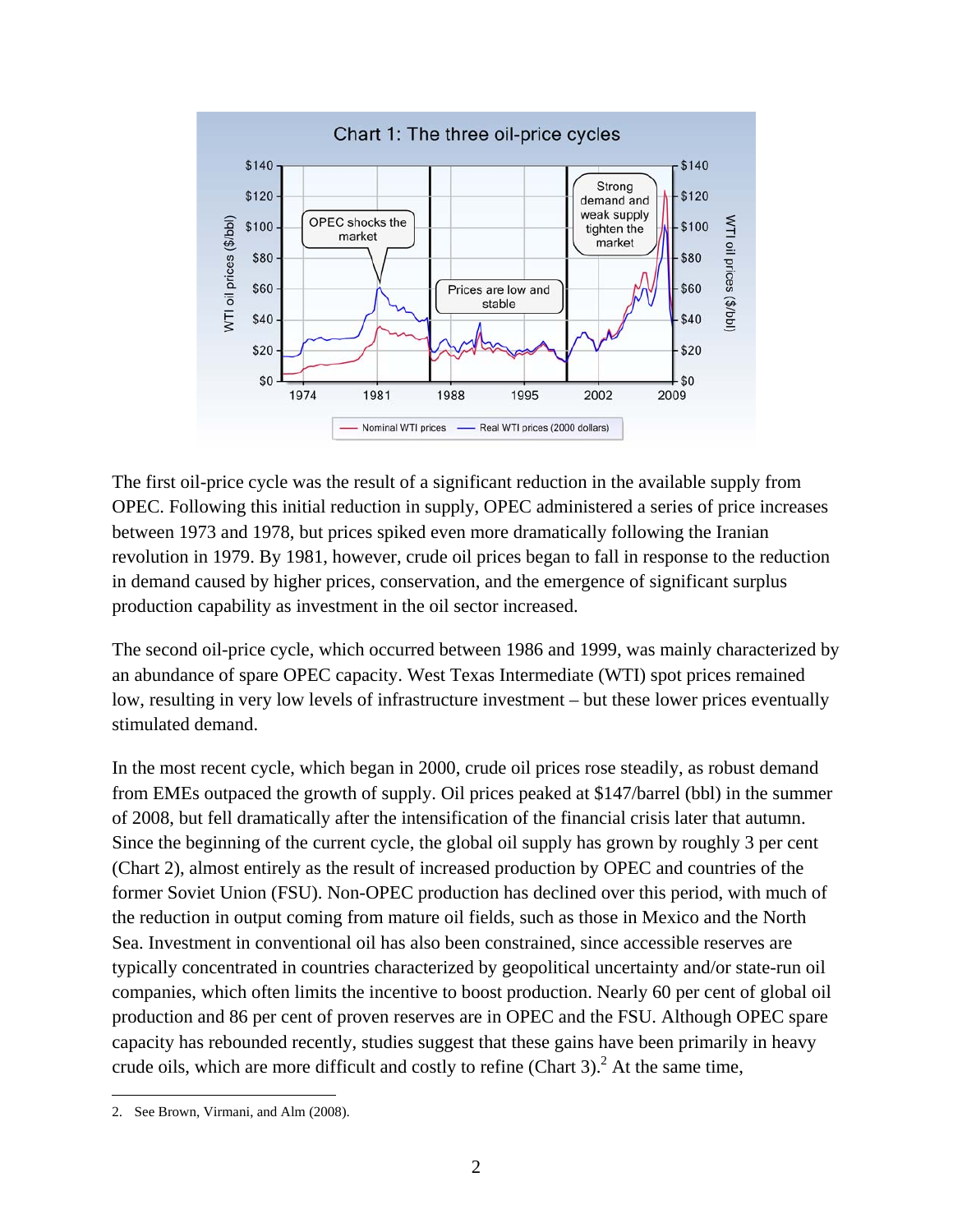conventional oil sources in more "market-friendly" jurisdictions are often more technically demanding in terms of extraction. For instance, since 2000, oil production in the United States has declined, despite an increase in oil rig counts, which suggests a declining rate of productivity in the conventional oil extraction sector.





The recent decline in non-OPEC production has been partly offset by increases in production from non-conventional oil sources, such as oil sands, or oil fields that require non-traditional drilling techniques.<sup>3</sup> However, the International Energy Agency (IEA) estimates that nonconventional oil contributed only 5 per cent of the total increase in oil production over the 2000 to 2007 period (IEA 2008). The small increase in non-conventional production is surprising, given the substantial investment that has occurred in this sector. Rising costs associated with this

 $\overline{a}$ 

<sup>3.</sup> For a detailed discussion of alternative extraction techniques, such as offshore and deep sea drilling and oil sand extraction, see IEA (2008).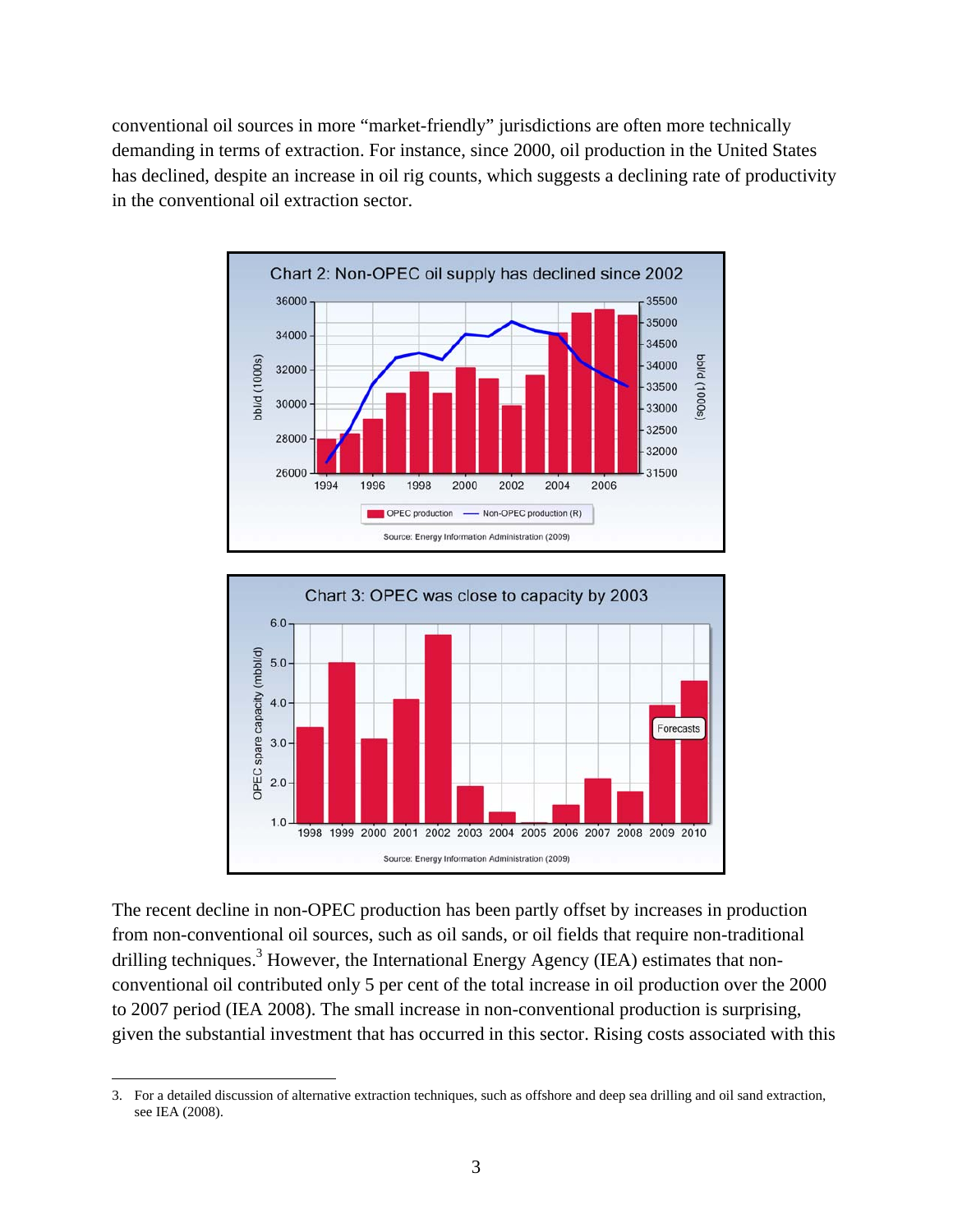type of oil extraction (for labour, capital, and raw materials), however, has meant that real investment increased at a slower pace. According to Morgan Stanley, marginal costs increased from about \$20/bbl in 2000 to \$70/bbl in 2007 (Morgan Stanley 2009). Consequently, the low price of oil observed earlier this year may have moved below the "break-even" point for many oil sands projects. One potential offsetting factor could have been a decline in input costs.

While it is difficult to determine how much of the weakness in prices in early 2009 is attributable to cyclical declines in demand, overshooting, or credit tightness, these low prices are affecting investment in oil exploration and infrastructure, and have prompted OPEC to take action. At their December 2008 meeting, OPEC agreed to establish a production cut in 2009 totalling four million barrels per day (mbbl/d) (OPEC 2008). In the next section, we assess the magnitude and importance of these production cuts by comparing them with previous cuts.

### **3 Comparing OPEC's Current Oil-Production Cycle with Previous Cycles**

Charts 4a to d compare the movements of economic growth (U.S. GDP), oil consumption, oil prices, and OPEC oil production across three previous key production cycles. We standardize these charts to coincide with the cyclical peak in OPEC production for the years 1973, 1979, and 2006. The charts are indexed to 100 at the time of the OPEC oil production peak, and show that the latest OPEC cuts appear to be as large as those made in 1973, but less than the 1979 production cuts (Chart 4d). This drastic cut is aimed at offsetting the large decline in prices (Chart 4c), rather than being the cause of the increase in prices, as appeared to be the case in previous cycles.

While the U.S. economy and OECD oil consumption tended to decline simultaneously in previous phases, we have observed recently a decline in OECD consumption without a dramatic slowing in global economic growth until the very end of the current phase (Charts 4a and b). This could point to the growing importance of EMEs, which have been significant marginal demanders in the global oil market since 2005 (Cheung and Morin 2007). Consequently, once the global economy emerges from the current recession, EME oil demand is expected to pick up strongly. For example, the IMF expects China to overtake the United States as the largest car market in the world by 2016 (IMF 2008). It is also important to note that the recent decline in crude oil prices is similar to 1979, a period in which the global recession had depressed oil prices.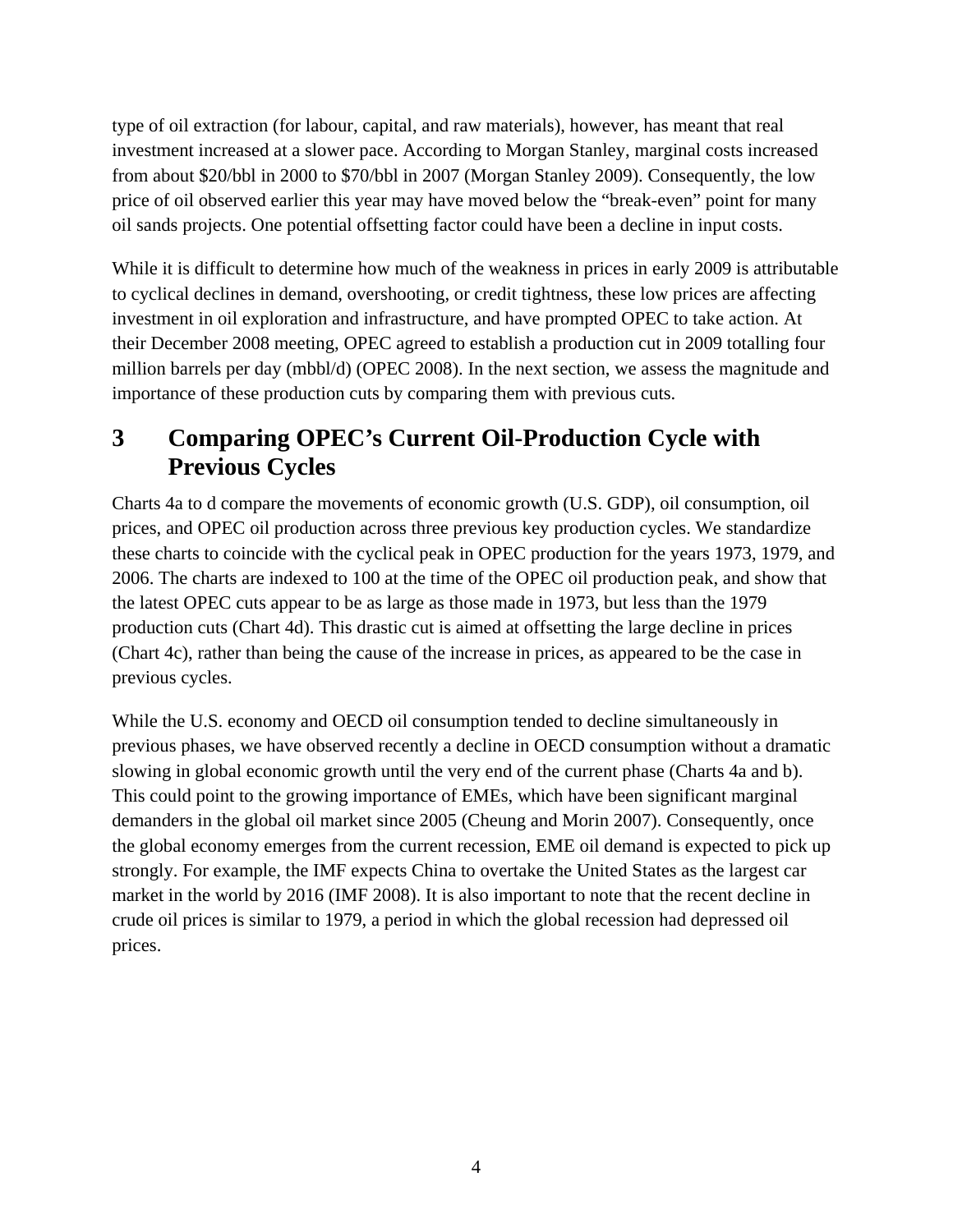

Note: In these charts, U.S. GDP is assumed to fall by 2.8% as forecasted by the IMF (2009).

The magnitude of the OPEC supply cuts far exceeds the expected declines in oil demand in 2009 (Chart 5), which suggests that the cuts are an explicit attempt to increase crude oil prices. The main caveat, however, is the unknown future compliance rate of OPEC members. Several reports released earlier this year stated that compliance with the current round of cuts has been higher than in any previous cut (e.g., IEA 2009 March). In March 2009, Saudi Arabia committed itself publicly to cut production in order to reach a price of \$70/bbl (Commodity Research Bureau 2009). Nevertheless, the incentives among OPEC members to cheat remain in place. In fact, very recent evidence (IEA 2009 June) suggests that OPEC members have increased oil production slightly.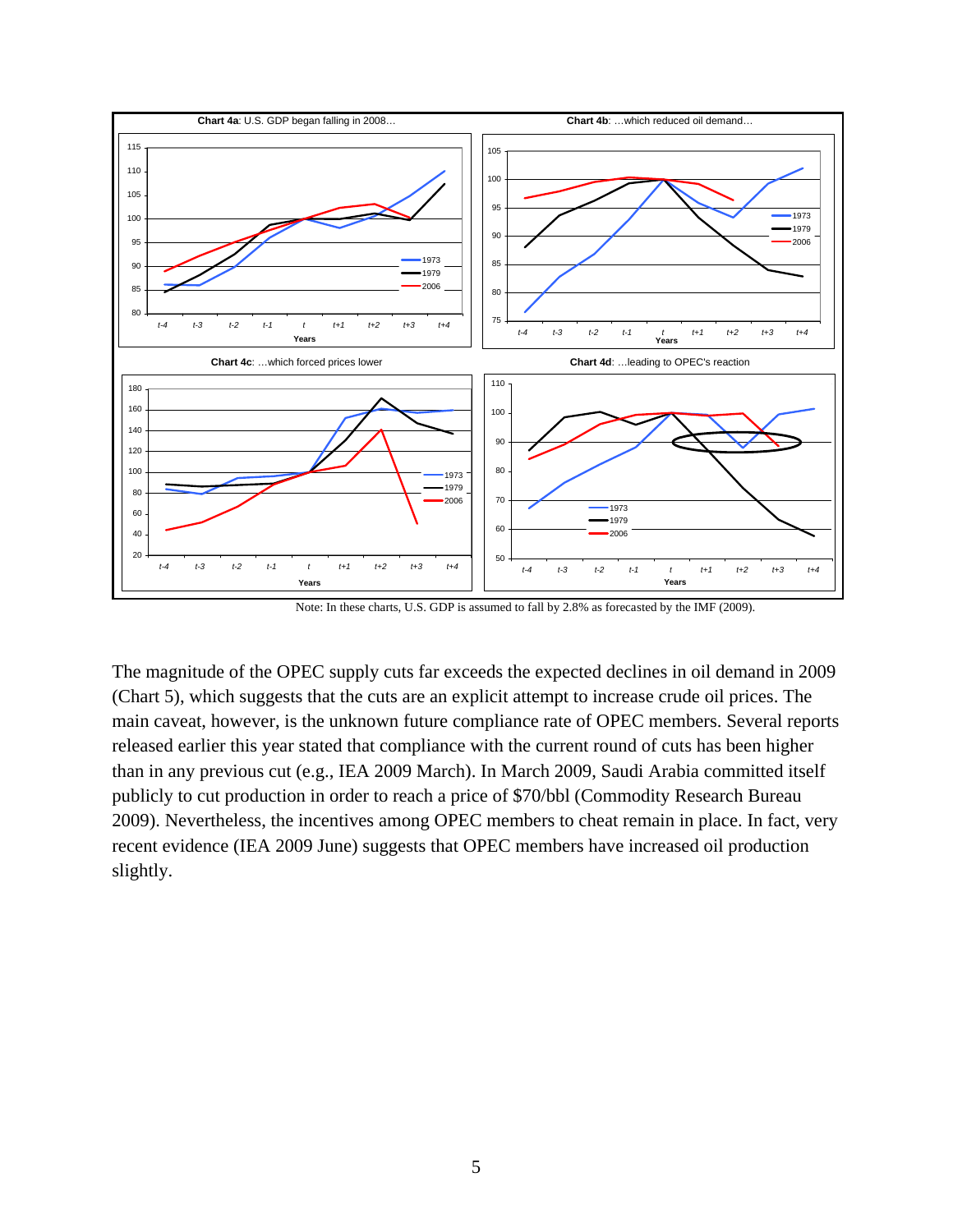

The current cycle shares some characteristics with the period surrounding the 1981 recession in which oil prices remained low for a considerable amount of time. However, the latest OPEC cuts are large and are likely to support prices. Moreover, given the important role of the EMEs, it is not unreasonable to suggest that the oil supply will remain tight following the end of the recession. The obvious risk to this outlook is that global oil demand may remain weak and OPEC compliance could dwindle over time. In the next section, we examine the future of oil supply by analyzing global investment in oil production and its implication for non-OPEC production.

# **4 Oil Supply and Investment**

Earlier this year, some observers suggested that the decline in oil prices had overshot on the downside, as evidenced in the sharp upward slope of the futures curve. Nevertheless, the rapid decline in oil prices has had a negative impact on upcoming energy investment projects, including many in Alberta. The key question is how these developments will affect oil investment over the medium and long term.

The IEA, in their base case, projects that world oil supply will increase from 84 to 106 mbbl/d by 2030 (Table 1). Consequently, nearly 26 trillion (2007) dollars in investment in energy infrastructure is required over the next 20 years. This high level of investment is rooted in the fact that most investment funds go towards exploring for, and developing, high-cost reserves. The IEA asserts that about half of this investment is needed simply to maintain the current level of supply capacity. Conventional oil supply is expected to contribute only 5 mbbl/d of the expected increase of 22 mbbl/d, since nearly all additional capacity from new oil fields is offset by declining output from mature oil fields. The bulk of the increase in the projected supply is either from non-conventional sources (such as the Canadian oil sands) or liquefied natural gas.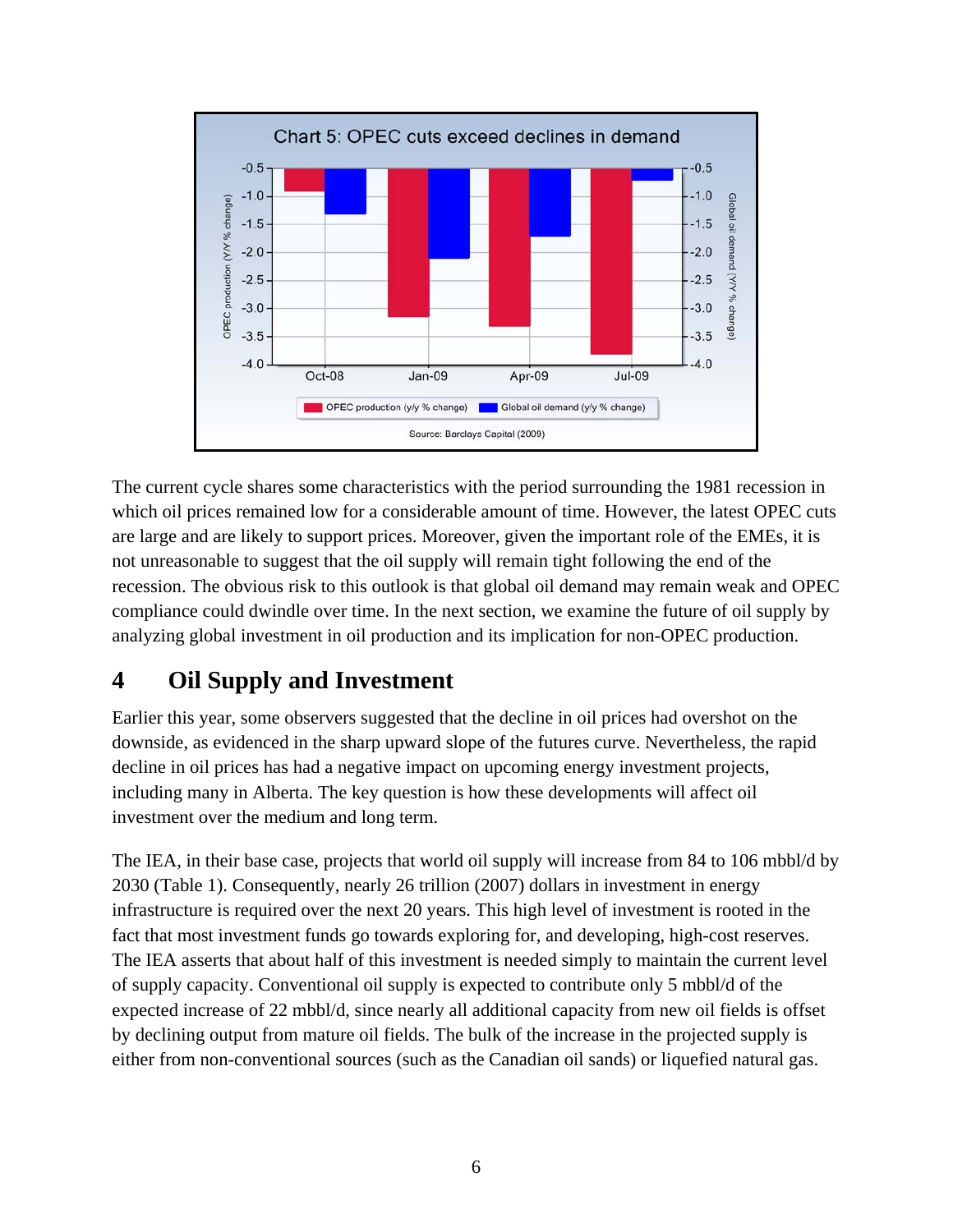The IEA notes that the projected increase in global oil output hinges on a substantial increase in investment in the oil sector, and that 64 mbbl/d of additional gross capacity – the equivalent of almost six times Saudi Arabia's current capacity – needs to be added over the next 20 years. Thus, we estimate that the probability of an oil-supply crunch in the medium term is high.

| World Oil Production in the 2008 IEA Reference Scenario (mbbl/d) |      |      |      |       |
|------------------------------------------------------------------|------|------|------|-------|
|                                                                  | 2000 | 2007 | 2015 | 2030  |
| Crude oil                                                        | 66   | 70.2 | 73   | 75.2  |
| <b>OPEC</b>                                                      | 29   | 31.1 | 35.9 | 38.9  |
| Offshore                                                         | 6.7  | 9.2  | 10.8 | 7.4   |
| Non-OPEC                                                         | 37   | 39.1 | 37.1 | 36.3  |
| Offshore                                                         | 15.9 | 15.2 | 15.4 | 16.3  |
| <b>Natural gas liquids</b>                                       | 7.8  | 10.5 | 14.4 | 19.8  |
| <b>OPEC</b>                                                      | 3    | 4.7  | 8.1  | 13.2  |
| Non-OPEC                                                         | 4.9  | 5.7  | 6.4  | 6.6   |
| Non-conventional oil                                             | 1.2  | 1.6  | 4.6  | 8.8   |
| <b>OPEC</b>                                                      | 0.2  | 0.1  | 0.4  | 0.9   |
| Non-OPEC                                                         | 1.1  | 1.5  | 4.2  | 7.9   |
| Total                                                            | 75   | 82.3 | 92   | 103.8 |
| <b>OPEC</b> market share                                         | 43%  | 44%  | 48%  | 51%   |

Source: Adapted from the IEA (2008)

#### **4.1 Investment and supply**

 $\overline{a}$ 

**Table 1** 

Given the decline in prices observed earlier this year, ideally one would examine global investment and production measures to understand the implications for the future path of the oil supply. Unfortunately, data for global petroleum investment do not exist; in fact, reliable, disaggregated data are available only for the United States. Nevertheless, a closer examination of U.S. investment behaviour may provide some insight into investment behaviour in the global oil sector.

Chart 6 shows the relationship between real oil extraction investment in the United States and the evolution of real oil prices.<sup>4</sup> This relationship is clearly positive, and reveals that the recent fall in prices could pose a risk to future investment projects. In fact, there may be a fall in investment similar to the one observed in the mid-80s, since the decline in prices, and global economic conditions, are quite similar.

<sup>4.</sup> We use U.S. investment mainly due to data availability. However, the United States is the third largest oil producer in the world, and accounts for about 20 per cent of non-OPEC production, has a highly capital intensive production complex, and its investments are not controlled by state-owned companies. U.S. investment movements are likely to be correlated with non-OPEC investment decisions.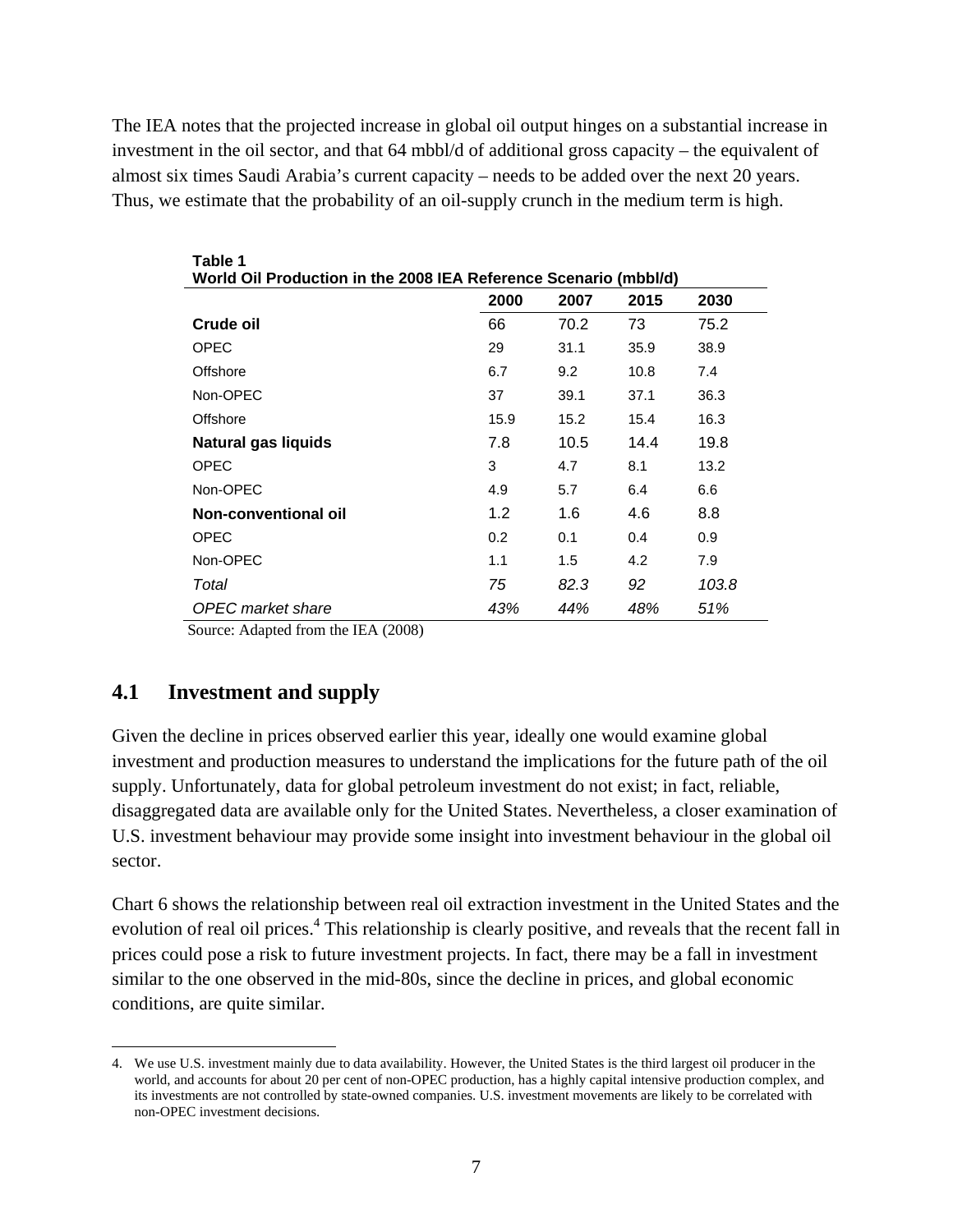

The implication of this relationship for the oil supply becomes clearer when one examines the correlation between U.S. oil investment and production. Chart 6 also shows that, despite an increase in investment since 1998, U.S. oil production continues to fall. It is possible that even with this added investment, however, one may observe only a slight increase in production given the increased extraction costs in the oil sector.<sup>5</sup> Furthermore, if a similar relationship for oil investment and production exists for the remaining non-OPEC countries, then these supplies may also be constrained going forward.<sup>6</sup>

Another plausible explanation for the decline in investment is related to the tightening of credit conditions, and, as such, investment will rebound once financial conditions normalize. But, as Chart 7 suggests, credit tightening, as measured by the Federal Reserve Senior Loan Officer Opinion Survey, does not seem to have influenced oil-field development over the past 10 years.

1

<sup>5.</sup> Since mature fields are producing fewer and fewer barrels of oil, more investment is needed to produce the marginal barrel of oil.

<sup>6.</sup> Some analysts, however, suggest that, once newly completed projects come online, oil production may actually increase slightly.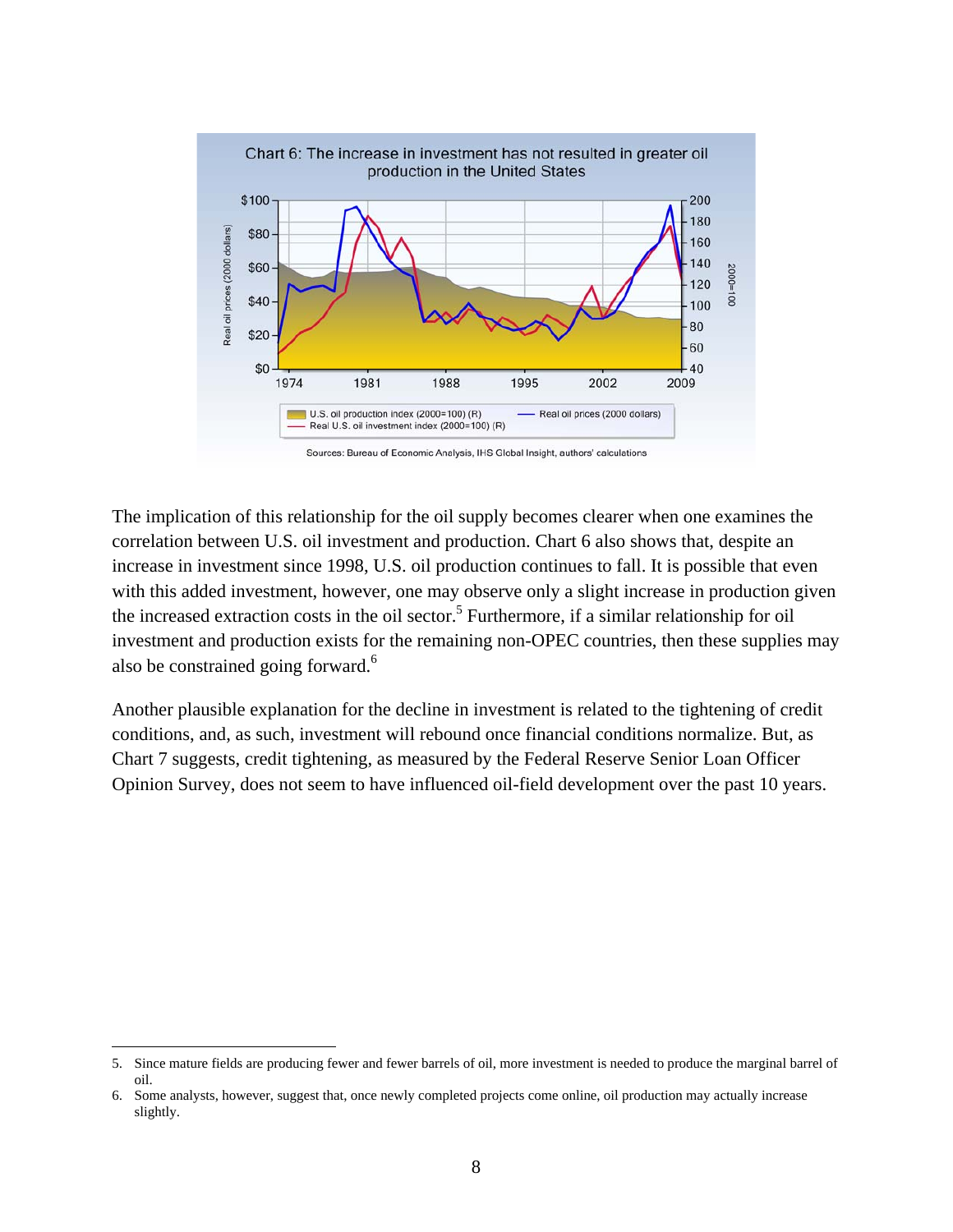

### **5 Implication and Risks for Canadian Oil Production**

Until the dramatic fall in oil prices, profitability in the oil sands sector was high. The National Energy Board (NEB) estimated that, at a world price of US\$50 per barrel, an integrated oil sands mining operation could earn a rate of return of over 20 per cent. As prices rose dramatically between 2006 and 2008, investment plans also accelerated. Announced oil sands capital expenditures for the period 2006 to 2015 were expected to exceed \$100 billion (Canadian) dollars, which was twice the amount projected by the NEB in 2004 (NEB 2006). As a result of recent price declines, in December of 2008 the Canadian Association of Petroleum Producers (CAPP) revised its 2008–20 crude oil forecasts to account for project cancellations and cutbacks. Canadian oil sands production is expected to continue to grow, but at a slower rate (CAPP 2008). While there will be minimal impact on production over the short run, by 2020 it could be substantially lower than previous forecasts.<sup>7</sup>

The importance of oil sands production should not be underestimated: IEA estimates published as recently as November 2008 suggest that Canada will account for nearly 70 per cent of the increase in non-conventional oil production between 2009 and 2030. Recent price declines, however, imply that some producers may not be able to recover their capital costs, and thus investment may fall. In fact, CAPP has already lowered its 2009 investment forecast three times to \$10 billion, from an initial forecast of \$20 billion (CBC News 2009). That said, large oil companies are generally well financed and can tolerate long periods of low prices. In fact, in one

<u>.</u>

<sup>7.</sup> CAPP estimates that Canadian oil production will be 300,000 bbl/d lower than prior predictions. Canadian oil sands production is predicted to increase from 1.2 mbbl/d in 2008 to 3.3 mbbl/d in 2020, with total Canadian oil production growing from 2.7 mbbl/d to roughly 4 mbbl/d in 2020.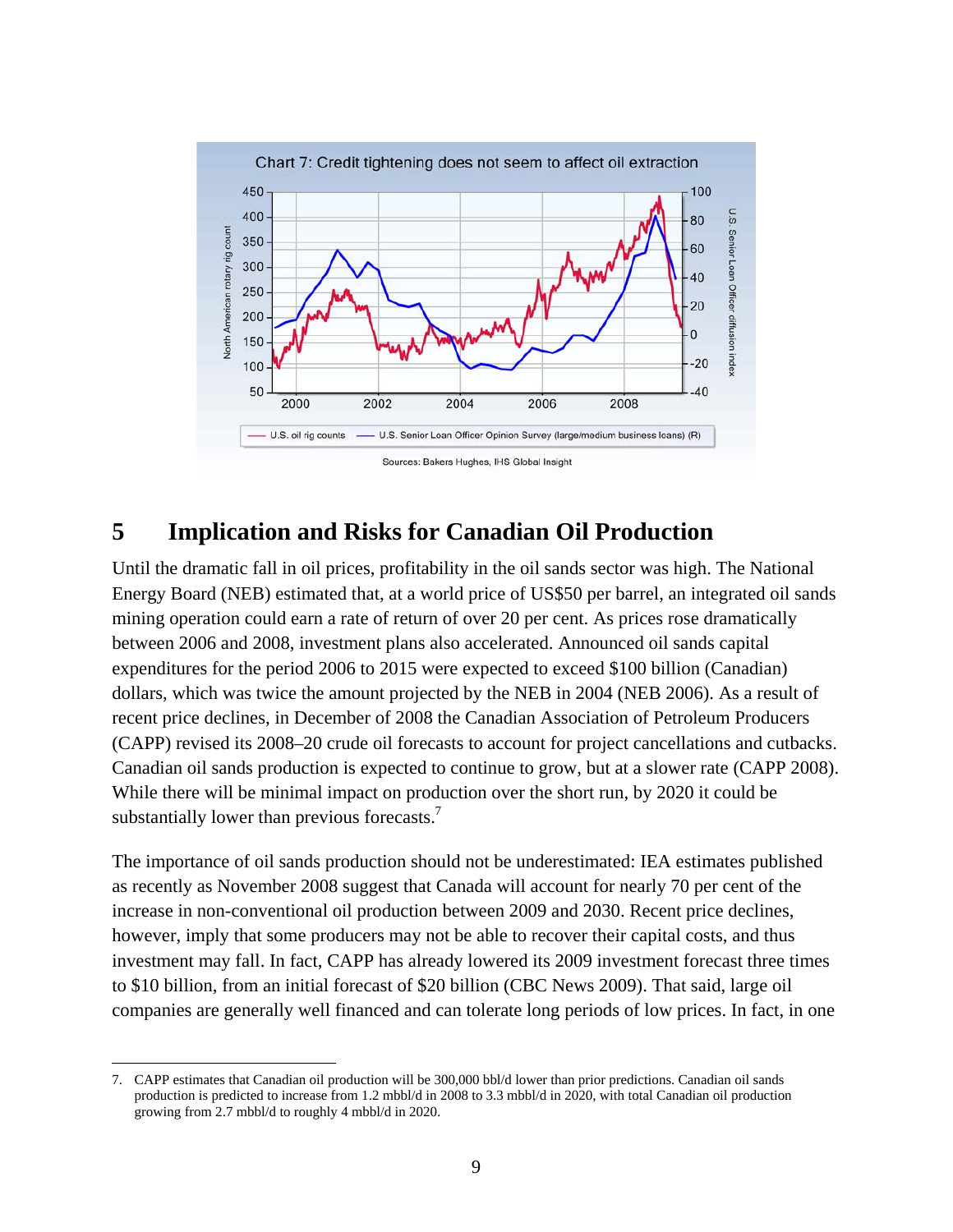reported case, a large Canadian oil producer increased its investment intentions, citing reduced input costs as a positive factor (VanderKlippe 2009).

# **6 Conclusion**

The recent drop in oil prices has already had an impact on investment in the oil sector. A growing number of investment projects are suffering from delays and cancellations. The weak investment outlook will likely result in further declines in non-OPEC oil production and could put upward pressure on prices. Furthermore, the magnitude of the recent OPEC supply cuts far exceeds the expected declines in oil demand in 2009, which suggests that the cuts are an explicit attempt to increase crude oil prices. At the end of the recession, global demand for oil is expected to increase, and non-OPEC investment projects may not have enough of an impact on the oil supply to offset robust demand. Even if the situation appears to resemble that of 1981, where oil prices remained low for a long period, we expect that the increase in emerging-market demand, coupled with the tepid supply response, could result in oil prices reaching \$80–\$100/bbl by 2011.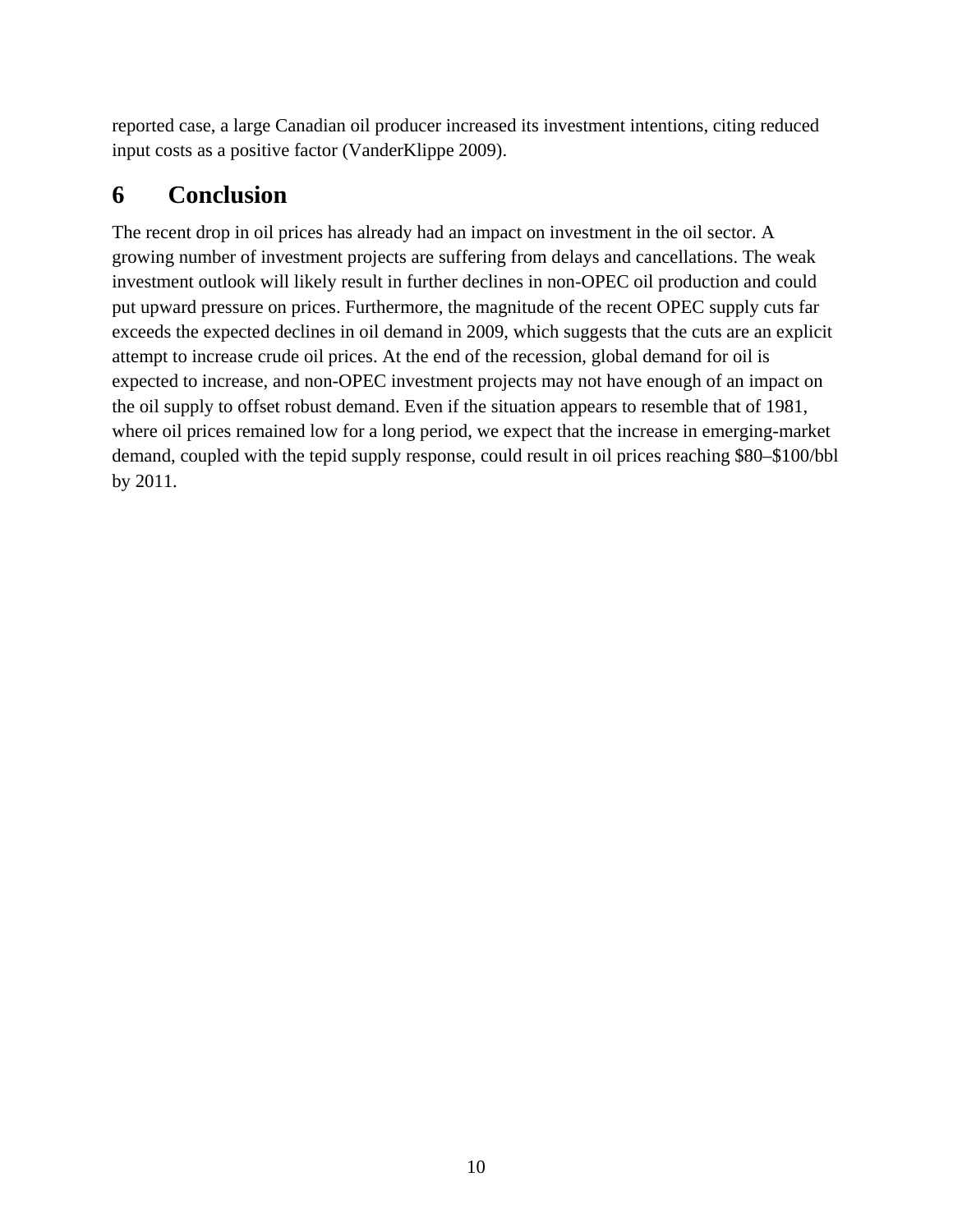#### **Bibliography**

Bank of Montreal (BMO). 2009. "Capital Markets Report." 16 January.

- . 2009. "Calgary CFA Society 32nd Annual Forecast Dinner." PowerPoint presentation, January.
- . 2009. "Energy Oil and Gas." Research comment, 16 January.

Barclays Capital. 2009. "Weekly Oil Data Review." 19 March.

- Brown, S. P. A., R. Virmani, and R. Alm. 2008. "Crude Awakening: Behind the Surge in Oil Prices." Federal Reserve Bank of Dallas *Economic Letter* 3 (5): 1–8.
- Canadian Association of Petroleum Producers (CAPP). 2008. "Oil Sands & Western Canadian Conventional Production, December 2008 Interim Update."
- Cattaneo, C. "The Patch: Peak Supply vs. Peak Demand." *The Financial Post*, 25 January 2009.
- CBC News. 2009. "The Boom Ends for Alberta Oilsands." 11 March. Available at <http://www.cbc.ca/money/story/2009/02/27/f-oilsands-challenges.html>.
- Cheung, C. and S. Morin. 2007. "The Impact of Emerging Asia on Commodity Prices." Bank of Canada Working Paper No 2007-55.

Commodity Research Bureau. 2009. *Futures Market Service* 76 (12).

Energy Information Administration. 2009. "Short-Term Energy Outlook." January.

International Energy Agency (IEA). 2008. "World Energy Outlook."

. 2009. "Oil Market Report." March, June.

International Monetary Fund (IMF). 2008. "Commodity Boom: How Long Will It Last?" *Finance and Development* 45 (1).

. 2009. "World Economic Outlook." April.

JP Morgan. 2009. "Energy Monthly: Tightening the Screw." 19 March.

McCarthy, S. "Boom and Bust in Alberta." *The Globe and Mail*, 30 January 2009.

- Morgan Stanley. 2009. "Crude Oil Update: The Global Engine, Stalled and Flooded." 2 February.
- National Energy Board (NEB). 2006. "Canada's Oil Sands, Opportunities and Challenges to 2015: An Update." June.